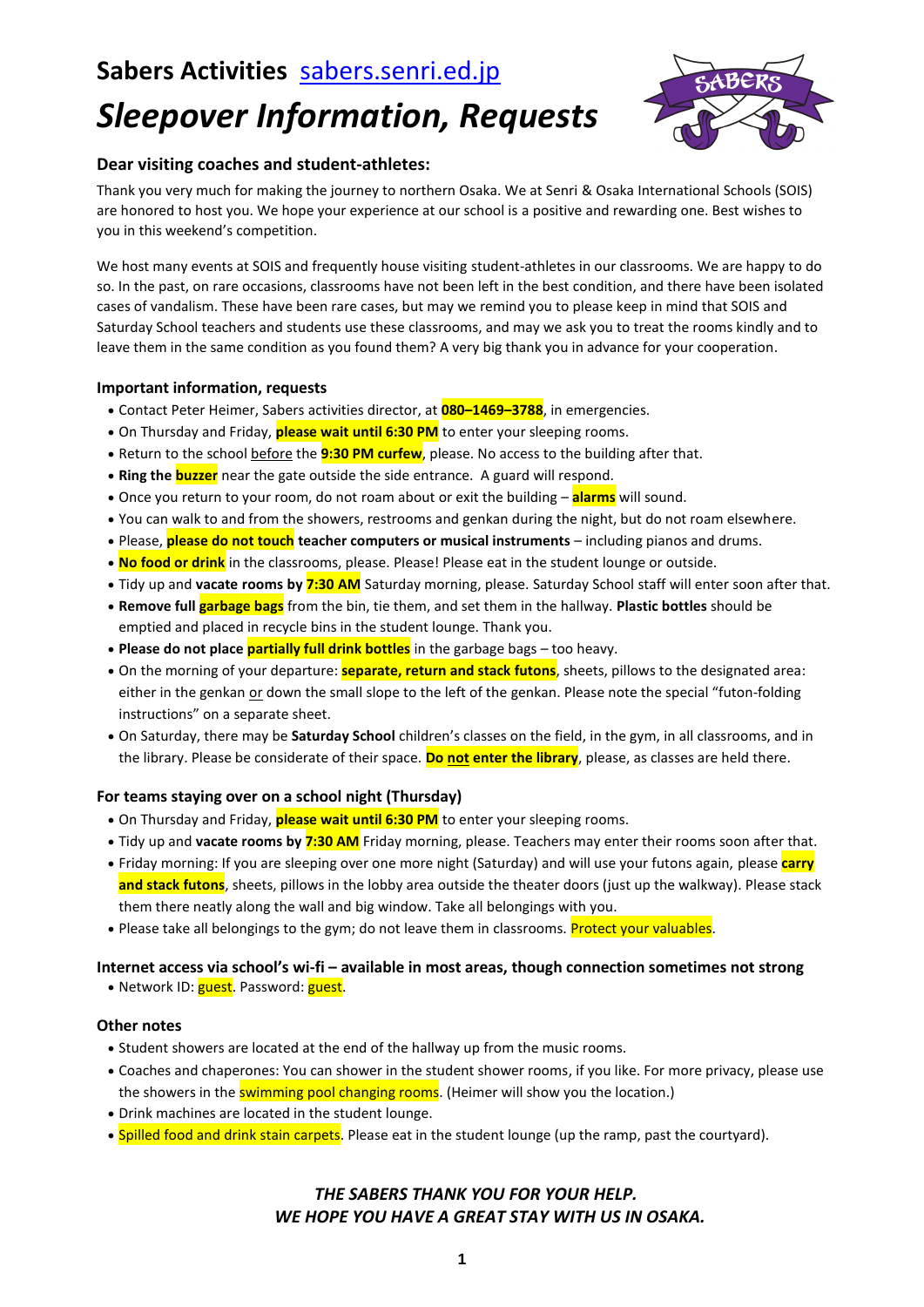## **Restaurants, Shops in [Onohara-Nishi](http://maps.google.com/maps?pq=onohara-nishi&hl=en&sugexp=cqn&cp=6&gs_id=1u&xhr=t&qe=Sm5viWtX&qesig=L3URuhiznvjsla7Ofu1eOA&pkc=AFgZ2tl8qKMyBpcdqJfOGGEX-t4xAIJbfjzyauGYWnw1tbgEfsRvJYACs6gVst8IQjVCKRWrz_2zXtrEb43LkiOvkrq-gGaaSg&qscrl=1&nord=1&rlz=1T4ADRA_enUS439US440&gs_upl=&bav=on.2,or.r_gc.r_pw.r_cp.,cf.osb&ion=1&biw=1366&bih=641&bs=1&wrapid=tljp1323558625193036&um=1&ie=UTF-8&q=%E5%B0%8F%E9%87%8E%E5%8E%9F%E8%A5%BF&fb=1&hq=%E5%B0%8F%E9%87%8E%E5%8E%9F%E8%A5%BF) Neighborhood**

There are restaurants, food shops and convenience stores a short walk from the school. There are more restaurants (McD's, KFC, sushi) a 15-minute walk from the school.

#### *Turn RIGHT out the front entrance of the school and walk down the street:*

#### **On the right side of the street, in this order:**

- [Hiro Coffee](http://www.hirocoffee.co.jp/shop/shop_mino.html) (opens at 8:00 AM)
- [Crocchetta](http://tabelog.com/osaka/A2706/A270603/27063427/) (good bentos for 500 yen)
- Family Mart convenience store
- Takiya drug store
- [1 Karubi Plus](http://www.1dining.co.jp/one-karubi-plus/restaurant/minoonohara.html) (all-you-can-eat yakiniku a bit pricey, often long waits...but good)
- [Komeda Coffee](http://www.komeda.co.jp/shoplist/osaka/osaka/TO0401.html?search=1) (opens at 7:00 AM)
- Kozou-zushi (take-out sushi, bentos)
- [Kobe Motomachi Doriya](http://r.tabelog.com/osaka/A2706/A270604/27019837/) (near the bottom of the hill)
- [Kamakura Pasta](http://r.gnavi.co.jp/kady546/) (bottom of the hill, at corner)

### **On the left side of the street, in this order:**

- [Hotto Motto](http://sasp.mapion.co.jp/b/hottomotto/attr/?kencode=27&.x=57&.y=11) (cheap take-out bentos)
- [Sunny Side bakery](http://www.sunny-side.co.jp/shopinfo/shop_onohara) (opens at 7:30 AM)
- [Starbucks](http://www.starbucks.co.jp/store/search/detail.php?id=904) (opens at 8:00 AM)
- [Mos Burger](http://en.wikipedia.org/wiki/MOS_Burger) (Japanese fast food hamburgers)

#### **At the bottom of the hill at the lights, cross the street, on the right:**

- [Kansai Super](http://www.kansaisuper.co.jp/index.php?mode=tenpo&page=detail&shp_code=27) (supermarket; big red and white K sign; 9:30 AM 10:00 PM)
- To the right, 50 meters up the street past Kansai Super is [NishikiWarai](http://www.nishikiwarai.com/tenpo/osaka/o_03.html) (*okonomiyaki*; green and white sign; lots of tables and reasonably priced, but sometimes a long wait)

#### **At the bottom of the hill at the lights, turn left** (toward the mountains, toward route 171)**:**

- 10-minute walk from here to major intersection at route 171.
- · Walk past [HokkaHokkaTei](http://maps.google.co.jp/maps?hl=ja&q=34.830766,135.515810&ie=UTF8&z=16) [\(take-out/delivery bentos,](http://hokkahokkatei.co.jp/) 072-749-0230), [RaiRaiTei](http://www.rairaitei.co.jp/) ramen, Circle K.
- Continue down the hill to the major intersection where you will find Mr. Donut, KFC, McDonalds, [Katsu&Katsu](http://www.katsuandkatsu.jp/) *tonkatsu*, and [Kura Sushi](http://www.kura-corpo.co.jp/) conveyor belt sushi.

### *Turn LEFT out the front of the school and walk 15 minutes down the street*

*(15-20 minutes; do not leave this road; curves to left; stay on the left sidewalk):* 

- Bb [アミューズメントタイムスクエアBb箕面船場店](http://bvw.jp/ms/Bb/): game center, bowling alley, karaoke, sento (public bath), restaurants, 100-yen store
- Just before this amusement center is the [Senri Aqua Tennis Center.](http://www.mtp-tennis.com/senri/)

## **[Minoh Market Park Visola](http://www.visola.net/index.html) outdoor shopping mall**

- 10-minute taxi ride (about 1500 yen) from school.
- [Aeon](http://www.aeon.jp/aeon/minoh/index.html) department store, [Sports Depot](http://www.visola.net/guide/hobby/ho04.html) sporting goods store, [Uniqlo,](http://www.visola.net/guide/fashion/fa56.html) Starbucks, Baskin [Robbins](http://www.31ice.co.jp/store/index.php?action_public_tenpo_detail=true&linkcd=227D6088374B24CFB3667ABBBA403352) ice cream, [Häagen Daz](http://answers.yahoo.com/question/index?qid=20060622222638AAkYmSR) ice cream, [Subway](http://www.visola.net/guide/gourmet/gu41.html) sandwich shop, [First Kitchen](http://www.visola.net/guide/gourmet/gu32.html) (fast food), [109 Cinema](http://109cinemas.net/minoh/) movie theater, many other shops and restaurants.

## **[Senri-Chuo train](http://en.wikipedia.org/wiki/Senri-Chuo_Station) station**

- 10-minute taxi ride (about 1800 yen) from school (where the AISA coaches hotel is located).
- [Yamada Labi 1 electronics store,](http://www.yamadalabi.com/labi1/) Starbucks, Mr. Donuts, Lotteria fast food, Mos Burger, McDonalds, Hankyu Department Store, grocery stores, many other shops and restaurants.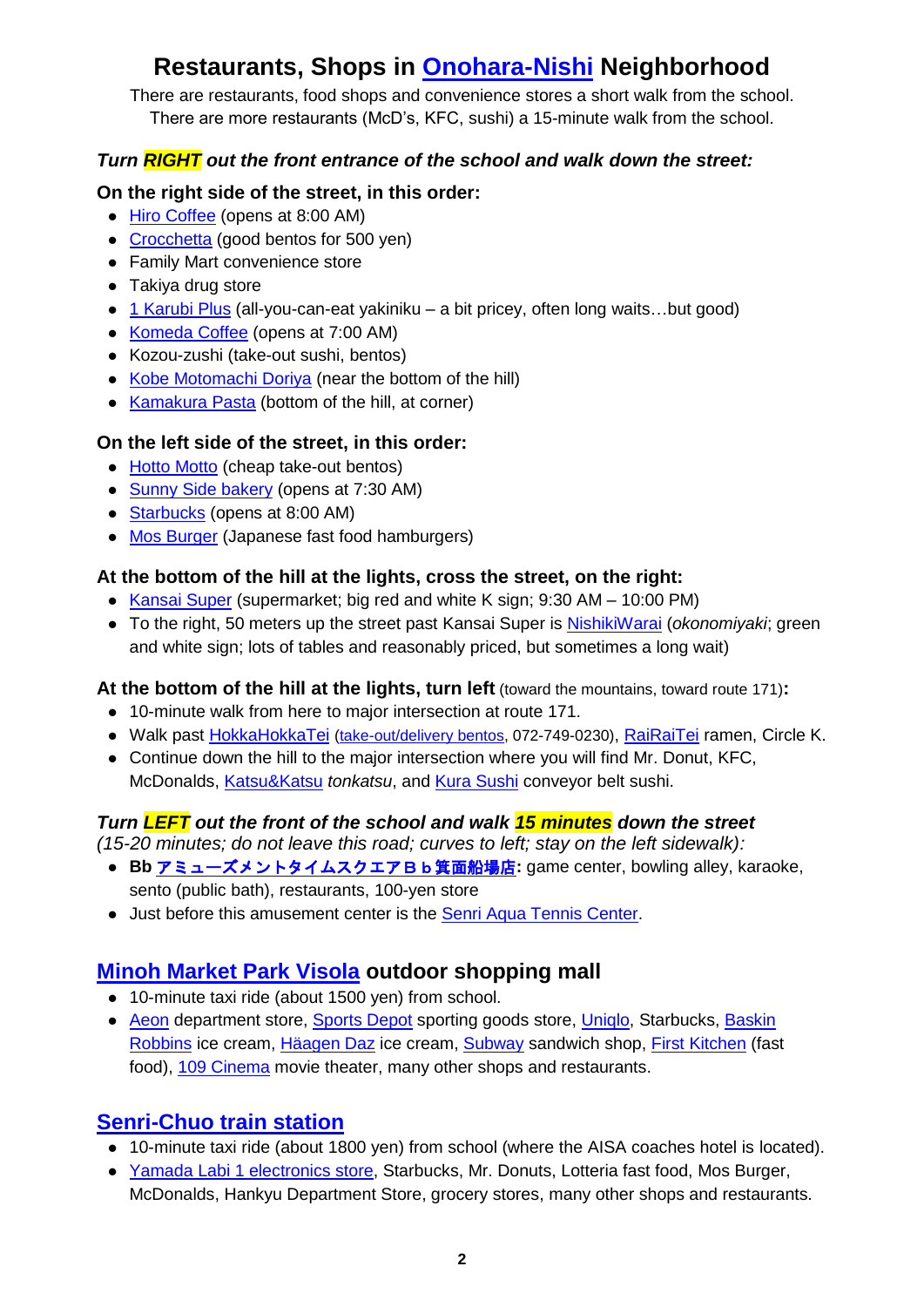## **SOIS Address, Directions, Phone Numbers**

Senri International School of Kwansei Gakuin (SIS) Osaka International School of Kwansei Gakuin (OIS) Onohara-Nishi 4-4-16, Minoh-shi, Osaka-fu 562-0032 JAPAN

関西学院千里国際中等部・高等部 関西学院大阪インターナショナルスクール 〒562-0032 大阪府箕面市小野原西 4-4-16

TEL. 072 – 727 – 5050

*[Directions to SOIS](http://www.senri.ed.jp/site/index.php?option=com_content&view=article&id=57&Itemid=278&lang=en) can be found on the SOIS school website – [www.senri.ed.jp.](http://www.senri.ed.jp/)*

- *From Shin-Osaka: Midosuji Line (red) north to Senri-Chuo, final stop (¥320; 13 min.).*
- *From Senri-Chuo: taxi – 10 minutes, about ¥1600. Tell driver: Senri Kokusai Gakuin, Onohara-Nishi. (Bus is cheaper – ¥210 – but slower and less frequent.)*
- *Show the taxi driver the above address, if necessary.*

## **Taxi phone numbers**

*Please call either of these taxi companies for rides from school.* 

- Hankyu: 06 6864 1111
- Miraito:  $072 627 0123$

## **Important phone numbers**

**Mr. Peter Heimer,** [pheimer@senri.ed.jp](mailto:pheimer@senri.ed.jp) *SOIS activities director* cell: *080 – 1469 – 3788* office: *072 – 727 – 2137* home: *072 – 728 – 7523*

**[Senri Hankyu Hotel](http://www.hankyu-hotel.com/cgi-bin2/cms2/index_en.cgi?hid=23senrihh)** (AISA coaches hotel) from overseas: +81 – 6 – 6872 – 2211 from within Japan: 06 – 6872 – 2211

### **Senri & Osaka International Schools,** [www.senri.ed.jp](http://www.senri.ed.jp/)

from overseas: +81 – 72 – 727 – 5050 from within Japan: 072 – 727 – 5050